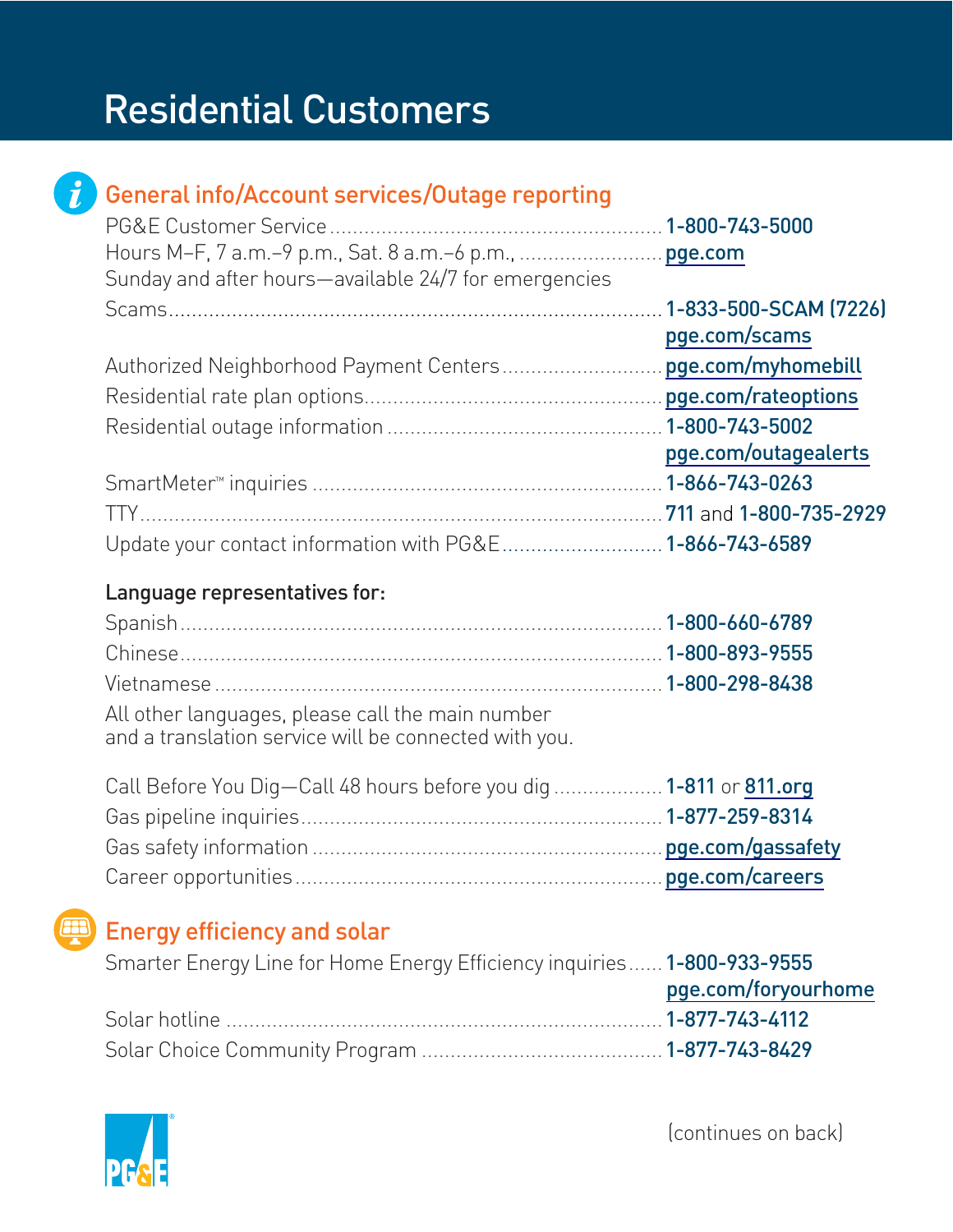# Assistance for low-income customers

| CARE (California Alternate Rates for Energy) 1-866-743-2273       |  |
|-------------------------------------------------------------------|--|
|                                                                   |  |
|                                                                   |  |
| Low Income Home Energy Assistance Program (LIHEAP) 1-866-675-6623 |  |
| REACH-Salvation Army energy emergency fund  1-800-933-9677        |  |

# Resources for customers with disabilities

# Business Customers

## General info

|                                                                | 1-800-468-4743 |
|----------------------------------------------------------------|----------------|
|                                                                |                |
|                                                                |                |
|                                                                |                |
| Business energy efficiency and rebate inquiries 1-800-933-9555 |                |
|                                                                |                |
|                                                                |                |

(continues on next page)